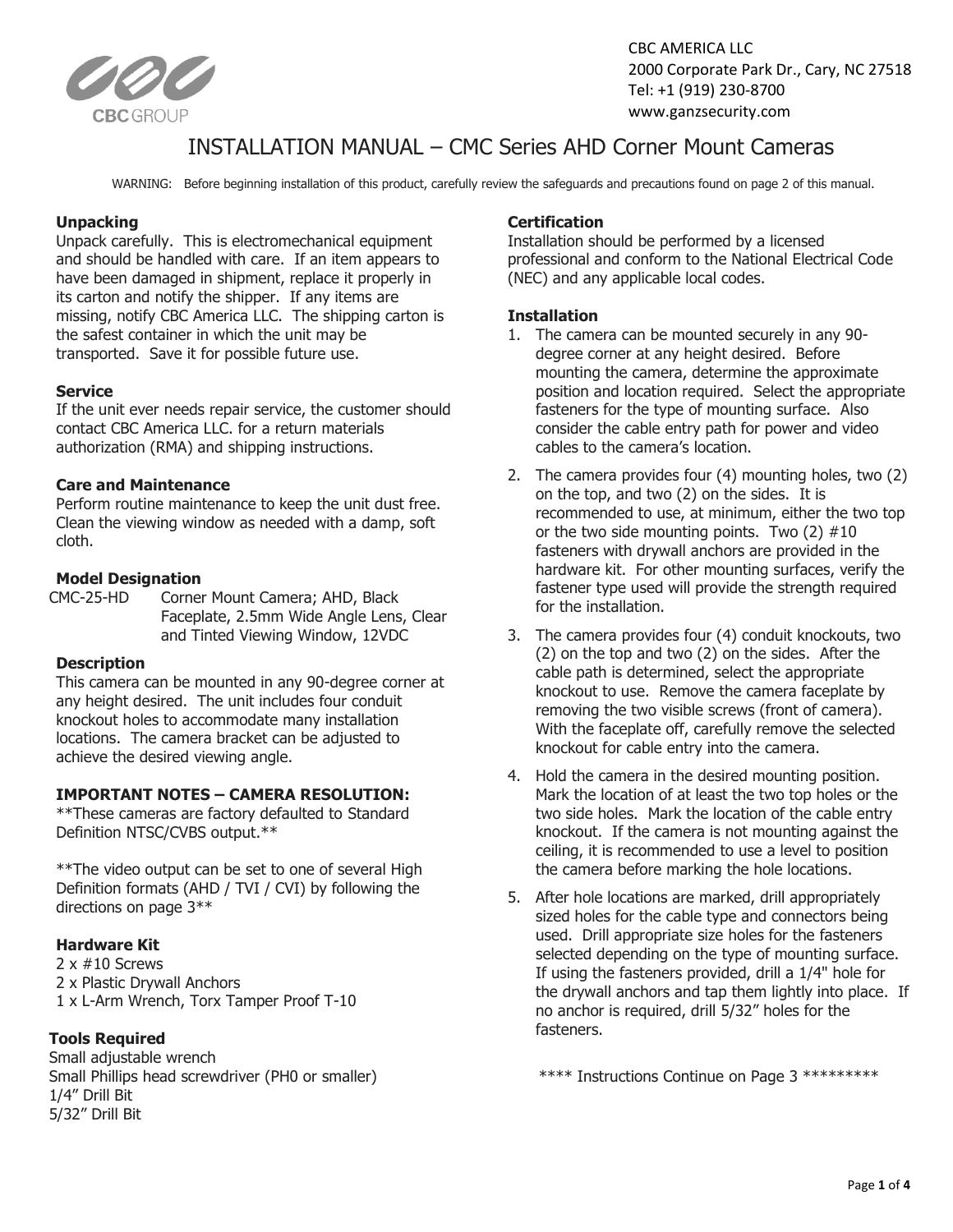# IMPORTANT SAFEGUARDS

- 1. Read Instructions All the safety and operating instructions should be read before the unit is operated.
- 2. Retain Instructions The safety and operating instructions should be retained for future reference.
- 3. Heed Warnings All warnings on the unit and in the operating instructions should be adhered to.
- 4. Follow Instructions All operating and use instructions should be followed.
- 5. Cleaning Unplug the unit from the outlet before cleaning. Do not use liquid cleaners or aerosol cleaners. Use a damp cloth for cleaning.
- 6. Attachments Do not use attachments not recommended by the product manufacturer as they may cause hazards.
- 7. Accessories Do not place this unit on an unstable stand, tripod, bracket, or mount. The unit may fall, causing serious injury to a person and serious damage to the unit. Use only with a stand, tripod, bracket, or mount recommended by the manufacturer or sold with the product. Any mounting of the unit should follow the manufacturer's instructions and should use a mounting accessory recommended by the manufacturer.



- 8. Ventilation Openings in the enclosure, if any, are provided for ventilation, to ensure reliable operation of the unit, and to protect it from overheating. These openings must not be blocked or covered. This unit
- should not be placed in a built-in installation unless proper ventilation is provided or the manufacturer's instructions have been adhered to.
- 9. Power Sources This unit should be operated only from the type of power source indicated on the marking label. If you are not sure of the type of power supply you plan to use, consult your appliance dealer or local power company. For units intended to operate from battery power or other sources, refer to the operating instructions.
- 10. Grounding or Polarization This unit may be equipped with a polarized alternating-current line plug (a plug having one blade wider than the other). This plug will fit into the power outlet only one way. This is a safety feature. If you are unable to insert the plug fully into the outlet, try reversing the plug. If the plug should still fail to fit, contact your electrician to replace your obsolete outlet. Do not defeat the safety purpose of the polarized plug. Alternatively, this unit may be equipped with a 3-wire grounding-type plug, a plug having a third (grounding) pin. This plug will only fit into a groundingtype power outlet. This is a safety feature. If you are unable to insert the plug into the outlet, contact your electrician to replace your obsolete outlet. Do not defeat the safety purpose of the grounding-type plug.
- 11. Power Cord Protection Power supply cords should be routed so that they are not likely to be walked on or pinched by items placed upon or against them, paying particular attention to cords and plugs, convenience receptacles, and the point where they exit from the appliance.
- 12. Power Lines An outdoor system should not be located in the vicinity of overhead power lines or other electric light or power circuits or where it can fall into such power lines or circuits. When installing an outdoor system, extreme care should be taken to keep from touching such power lines or circuits as contact with them might be fatal. U.S.A. models only - refer to the National Electrical Code Article 820 regarding installation of CATV systems.
- 13. Overloading Do not overload outlets and extension cords as this can result in a fire or electric shock.
- 14. Object and Liquid Entry Never push objects of any kind into this unit through openings, as they may touch dangerous voltage points or short out parts that could result in a fire or electric shock. Never spill liquid of any kind on the unit.
- 15. Servicing Do not attempt to service this unit yourself as opening or removing covers may expose you to dangerous voltage or other hazards. Refer all servicing to qualified service personnel.
- 16. Damage Requiring Service Unplug the unit from the outlet and refer servicing to qualified service personnel under the following conditions:
	- a. When the power supply cord or plug is damaged.
	- b. If liquid has been spilled or objects have fallen into the unit.
	- c. If the unit has been exposed to rain or water.
	- d. If the unit does not operate normally by following the operating instructions. Adjust only those controls that are covered by the operating instructions, as an improper adjustment of other controls may result in damage and will often require extensive work by a qualified technician to restore the unit to its normal operation.
	- e. If the unit has been dropped or the cabinet has been damaged.
- f. When the unit exhibits a distinct change in performance--this indicates a need for service.
- 17. Replacement Parts When replacement parts are required, be sure the service technician has used replacement parts specified by the manufacturer or have the same characteristics as the original part. Unauthorized substitutions may result in fire, electric shock, or other hazards.
- 18. Safety Check Upon completion of any service or repairs to this unit, ask the service technician to perform safety checks to determine that the unit is in proper operating condition.
- 19. Coax Grounding If an outside cable system is connected to the unit, be sure the cable system is grounded. U.S.A. models only--Section 810 of the National Electrical Code, ANSI/NFPA No.70-1981, provides information with respect to proper grounding of the mount and supporting structure, grounding of the coax to a discharge unit, size of grounding conductors, location of discharge unit,connection to grounding electrodes, and requirements for the grounding electrode.
- 20. Lightning For added protection of this unit during a lightning storm, or when it is left unattended and unused for long periods of time, unplug it from the wall outlet and disconnect the cable system. This will prevent damage to the unit due to lightning and power line surges.

## FCC NOTICE

This equipment generates and uses radio frequency energy and if not installed and used properly, that is, in strict accordance with the manufacturer's instructions, may cause interference to radio and television reception. It has been type tested and found to comply with the limits for a Class B computing device in accordance with Part 15 of FCC Rules, which are designed to provide reasonable protection against such interference in a residential installation. However, there is no guarantee that interference will not occur in a particular installation. If this equipment does cause interference to radio or television reception, which can be determined by turning the equipment off and on, the user is encouraged to try to correct the interference by one or more of the following measures:

Relocate the monitor away from the TV/radio receiver.

Plug the monitor into a different wall outlet so that the console is on a different branch circuit. Re-orient the TV/radio antenna.

If necessary, the user should consult the dealer or an experienced radio/television technician for additional suggestions.

NOTE: Changes or modifications to the unit may void FCC compliance.





SAFFTY PRECAUTIONS This label may appear on the bottom of the unit due to space limitations.

The lightning flash with an arrowhead symbol within an equilateral triangle is intended to alert the user to the presence of uninsulated "dangerous the product's enclosure that may be of sufficient magnitude to constitute a risk of voltage" within electric shock to persons.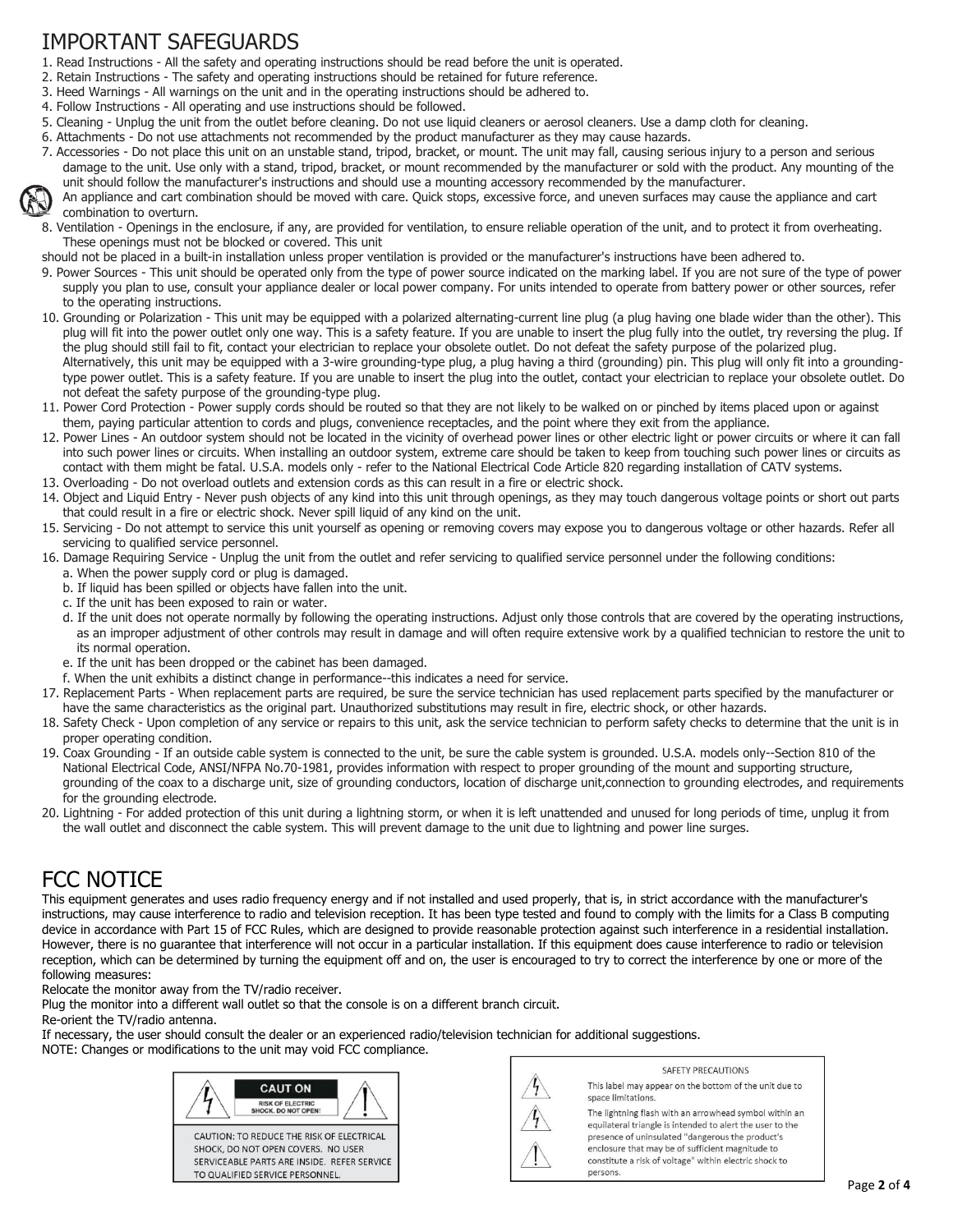### **Installation (Cont'd)**

- 6. Position the camera back case in place over the drilled holes and install the fasteners. Tighten until secure.
- 7. Connect 12VDC power and video to the camera. Using the adjustable mounting bracket, move the camera to the desired field of view. Tighten the side screws on the camera bracket with a small Phillips head screwdriver (PH0 or smaller).
- 8. Refer to the camera manual provided to adjust camera settings by accessing the OSD menu.
- 9. The camera faceplate provided includes a tinted viewing window. In low light conditions, it may be desirable to use a clear viewing window. A clear window is provided with the camera. To change the window, refer to Figure 2. Remove the two (2) nuts securing the window retaining plate using a small adjustable wrench. Remove the plate and the window. Place the clear window in the window frame, replace the retaining plate, and secure it in place by tightening the nuts to equal pressure.
- 10. Reinstall the camera faceplate. Position the locating pin at the bottom of the camera case. Slide the faceplate up to align the two threaded holes. Install the screws and tighten to finish.

#### **Switch Video Output from Standard Definition to High Definition**

These cameras have multiple video output formats are factory set to standard definition. In the event these cameras are used with HD DVRs, the user will need to select the desired HD format from the camera's OSD menu using the joystick on the camera cable.

The joystick controls are UP, DOWN, LEFT, RIGHT, PRESS.

- 1. Long-PRESS the joystick for three (3) seconds. Menu will open.
- 2. Select System (UP three (3) times then PRESS)
- 3. Select Video Output (PRESS)
	- 4. Select desired video format:
		- a. RIGHT once (1) for CVI (HDC)
		- b. RIGHT twice (2) for TVI (HDT)
		- c. RIGHT three (3) times for AHD (HDA)
		- d. RIGHT four (4) times for NO VIDEO
		- e. RIGHT five (5) times to return to CVBS (NTSC / SD)
	- 5. Once desired format is showing, exit the menu as follows:
		- a. DOWN once to highlight "Return", then PRESS
		- b. UP once to hightlight "Return", then PRESS
		- c. DOWN twice to highlight "Exit (Save)", then PRESS

### **Troubleshooting – Video Format**

If using a standard definition (SD) DVR or monitor and the camera image appears scrambled, perform the following to attempt to put the camera into CVBS (SD) mode without being able to view the menu:

- 1. Unplug the power cable, then reconnect it.
- 2. Long-PRESS the joystick for 3 seconds.
- 3. Push UP three (3) times, then PRESS
- 4. Wait 2 seconds, then PRESS again.
- 5. The camera should be in the format section of the menu.
- 6. Slowly push RIGHT multiple times, waiting 3 seconds between each push.
- 7. If the image shows up clear, the camera will be in CVBS mode. Follow steps 5a-c (opposite column) to exit the menu.

If the menu does not behave as noted above, it's possible the camera is a previous generation with a different menu structure. Attempt the following to change video formats:

- 1. Unplug the power cable, then reconnect it.
- 2. Push and hold the below direction for 5 seconds:
	- a. LEFT to set the camera to CVBS (SD/NTSC)
	- b. UP to set the camera to AHD (HDA).
	- c. DOWN to set the camera to CVI (HDC).
	- d. RIGHT to set the camera to TVI (HDT).